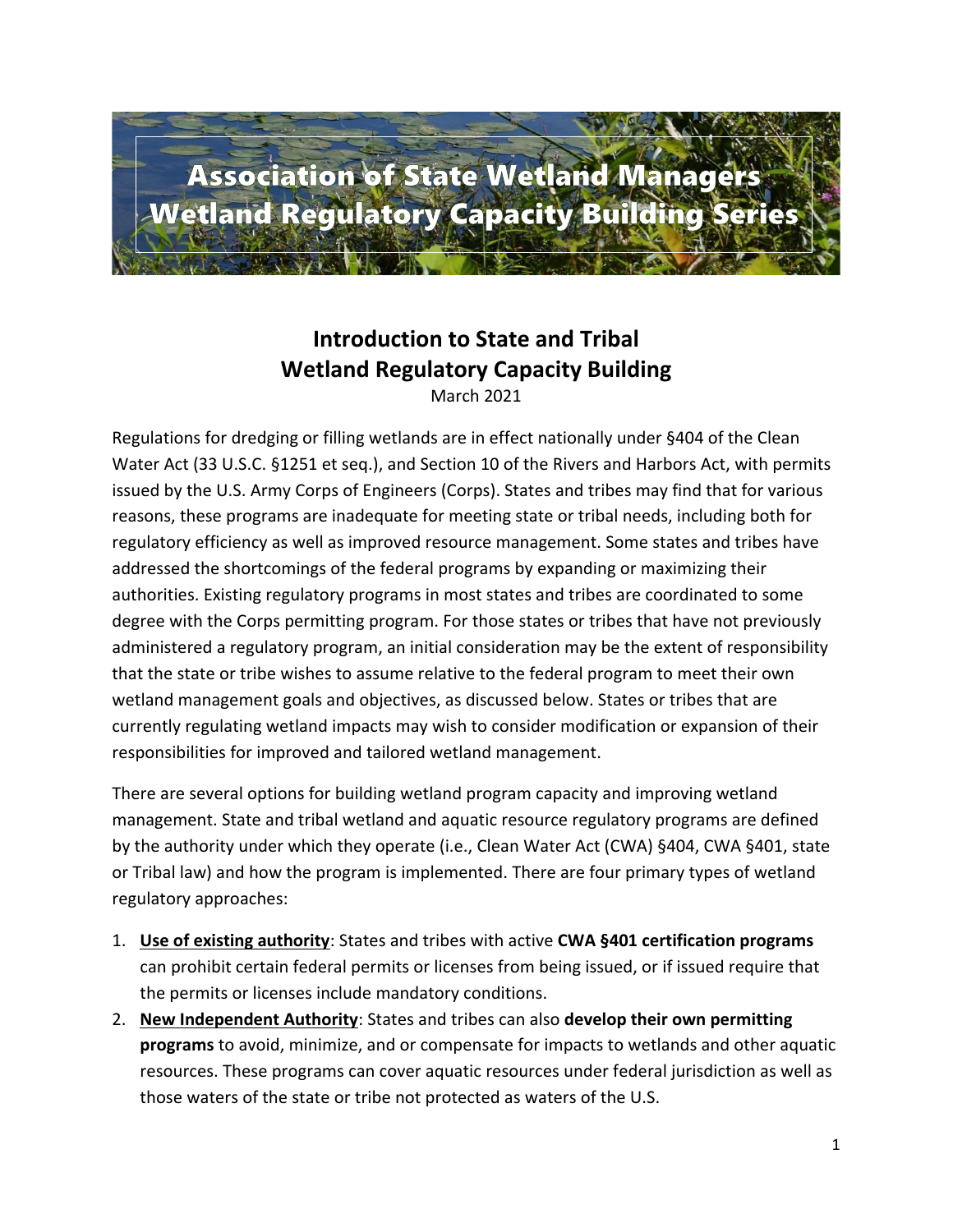- 3. **State/Tribal Authority with Federal General Permit:** For states and tribes wanting more direct involvement than CWA §401 certification provides, but without assuming the CWA §404 program, **State Programmatic General Permits (SPGPs) or Regional General Permits (RGPs)** can increase efficiency by eliminating some duplication between state/tribal and federal permits but without the same financial or administrative burden of CWA §404 assumption.
- 4. **State/Tribal Assumption of Federal Program:** In a **§404 assumed program**, the state or tribe becomes the permitting authority and provides funding and staffing for the federal 404 permitting program. While state/tribal assumed programs can be more stringent than federal regulations, they only need to be "consistent with and no less stringent than" the federal program.

Additionally, states and tribes can enhance regulatory capacity by:

- **Coordinating State/Tribal and Federal permitting with Corps through Joint Application and/or Joint Public Notice.** To reduce duplication between state or tribal and federal agencies, and to assist the public, state/tribal and federal permitting actions may be coordinated. State/tribal and federal agencies may develop a joint permit application form, which may be submitted to either agency. They may use a joint public notice to seek public review. Agency staff may also seek to coordinate permitting decisions, including required permit conditions such as mitigation. They may also share mitigation banks.
- **Developing Wetland Specific Water Quality Standards.** While state/tribal water quality standards may be generally applicable to wetlands as well as other waters, states/tribes can specify more specific standards to protect wetlands. For example, criteria that protect wetlands from hydrologic modification may be included. Some states/tribes include other provisions related to impacts on wetlands, that parallel the Clean Water Act's §404(b)(1) guidelines, in water quality standards.

No matter which category or combination of regulatory program(s) a state or tribe pursues, the effectiveness of that program will largely depend on how well the following three basic program elements are addressed:

- 1. Definition of the jurisdictional scope of the program to clarify what activities and aquatic resources are regulated. Jurisdiction may be tied to the CWA and /or independently defined by the state or tribal government.
- 2. Administration of regulatory activities, including a method of authorization and set of standards for assessing proposals that defines what will be authorized, how impacts will be accounted for, and how impacts will be mitigated.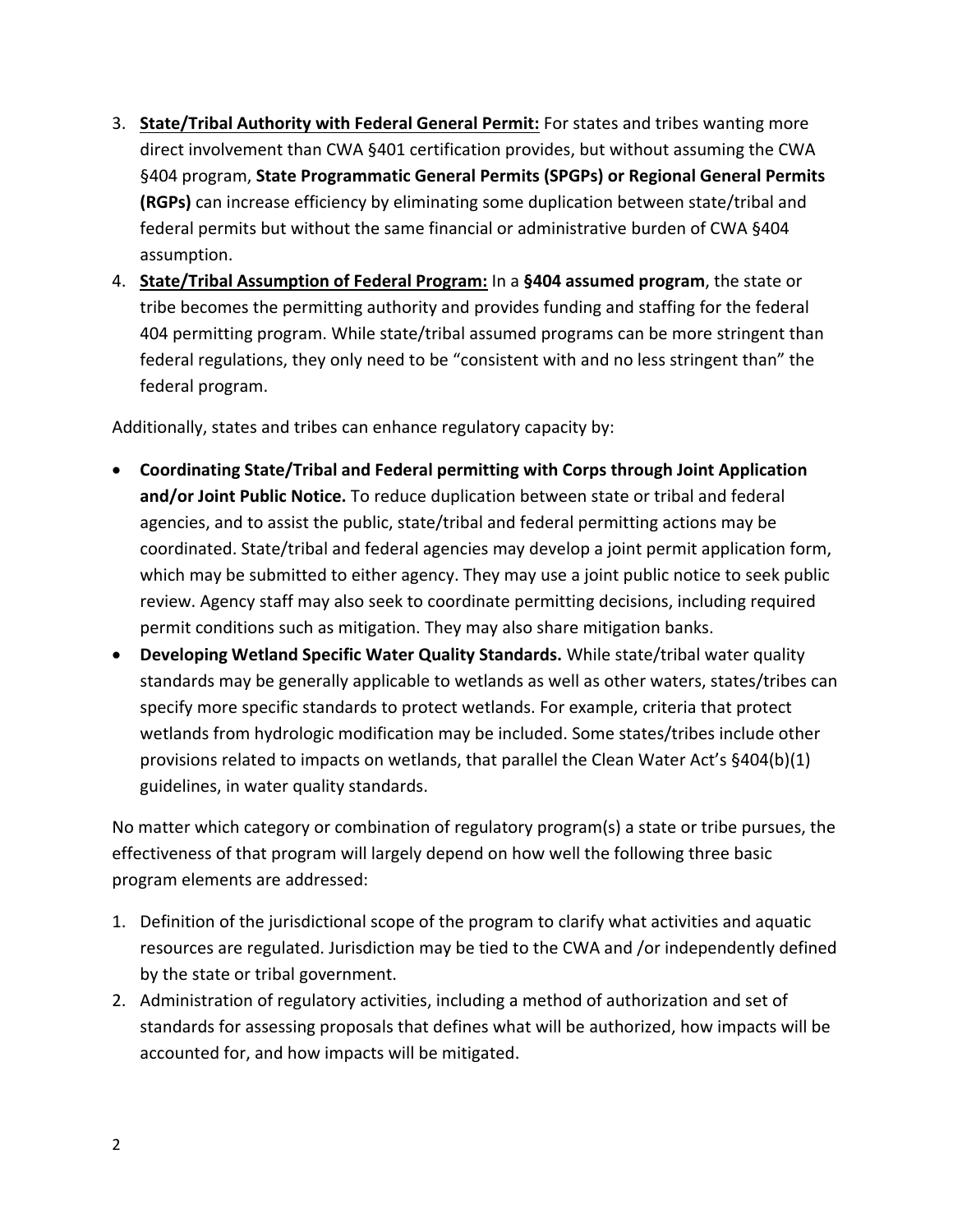3. Evaluation, inspection, and enforcement of regulatory activities to ensure environmental results (including avoidance, minimization, and mitigation for impacts to wetlands and other aquatic resources).

Over the years, EPA has encouraged states and tribes to pursue these three basic objectives whether interested in strengthening their CWA §401 certification program, adopting an SPGP or RGP, developing or enhancing a CWA §404 assumed program, implementing a state or tribal permitting program, or some combination of the above.

Any addition, revision, or expansion of a program requires multiple actions, including:

- assessment of state/tribal needs and priorities;
- drafting of potential regulatory language and guidance;
- provision for input from stakeholders as regulations are developed;
- development of administrative materials such as permit forms;
- development of decision-making tools such as assessment methods;
- development of computerized tracking systems; and
- staff training, among others.

Many of these actions apply to more than one step and will help to build agency capacity to the level that is desired in the long term. Even states with robust regulatory programs may continually work toward improving program implementation. Any of these actions as well as incremental changes and improvements may be included in a State/Tribal Wetland Program Plan.

To assist states and tribes in their efforts to build or improve their regulatory programs, ASWM has assembled a series of information sheets which provide basic information about each topic. ASWM's Wetland Regulatory Capacity Building Information Sheets provide summary information about each capacity building topic, then direct the reader to additional resources for more in-depth support, as well as to archived ASWM webinars on the topic that were developed as part of this project.

ASWM's Wetland Regulatory Capacity Building Information Series is designed to help states and tribes:

- Review a checklist of initial considerations for wetland regulatory capacity building.
- Learn about Wetland Program Plans as a building block for developing wetland regulatory program capacity.
- Understand sustainable funding options.
- Learn how states can work with their legislatures to garner support for regulatory activities.